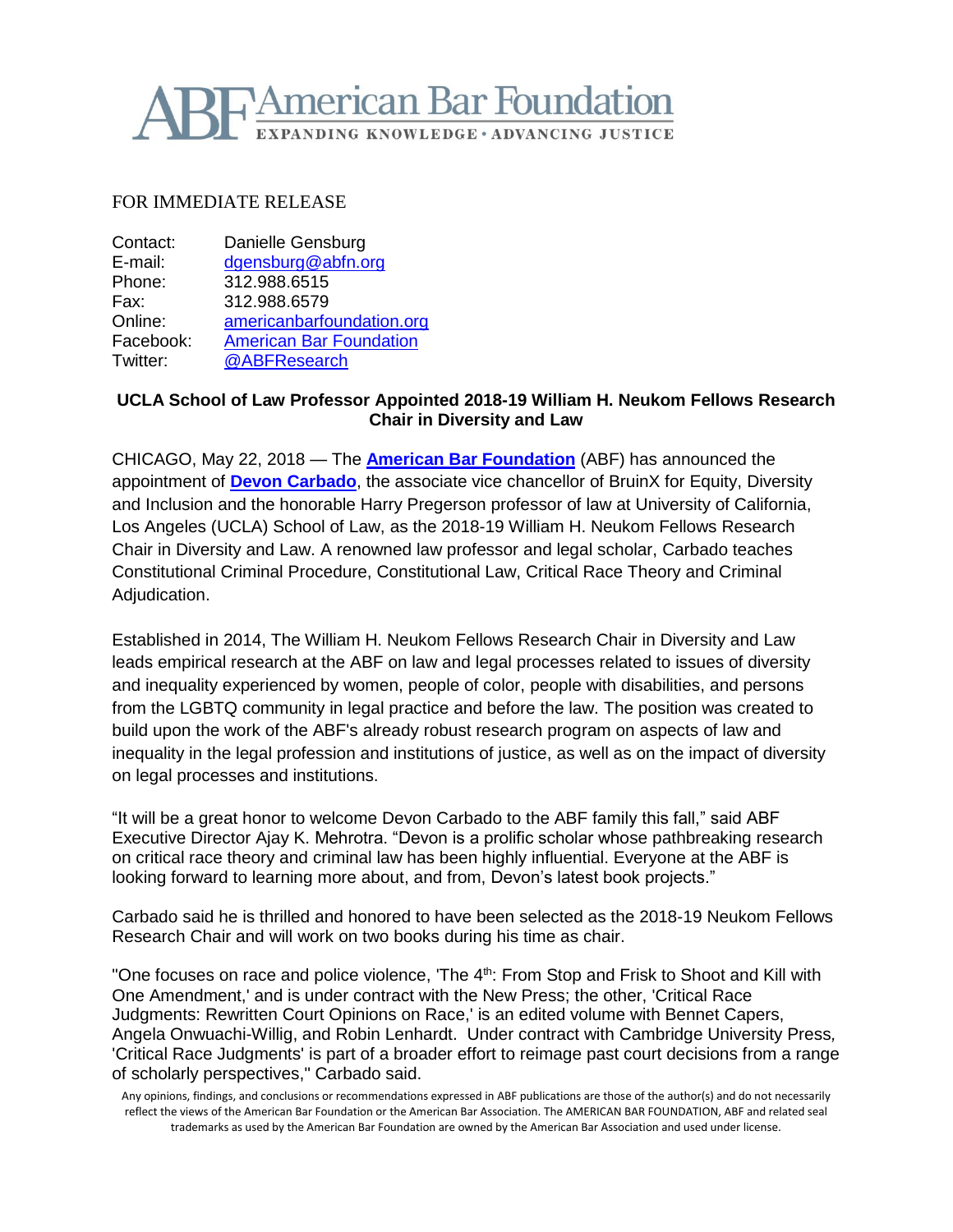# **TAmerican Bar Foundation** EXPANDING KNOWLEDGE · ADVANCING JUSTICE

Carbado joined the faculty at UCLA School of Law in 1997 and served as vice dean for faculty and research at the law school from 2006-2007 and 2009-2010. He has received many teaching awards, including Professor of the Year by UCLA School of Law classes of 2000 and 2006, the Rutter Award for Excellence in Teaching in 2003, the UCLA Academic Senate's Distinguished Teaching Award, and the Eby Award for the Art of Teaching in 2007.

Carbado has also served as the Shikes Fellow in Civil Liberties and visiting professor of law at Harvard Law School in 2012. He was named an inaugural recipient of the Fletcher Foundation Fellowship in 2005, which is modeled on the Guggenheim fellowships and awarded to scholars whose research furthers the goals of Brown v. Board of Education*.* Carbado is a board member of the African American Policy Forum.

Carbado writes in the areas of employment discrimination, criminal procedure, constitutional law, and identity and is currently working on a series of articles related to race, law, and police violence. He is the author of "Acting White? Rethinking Race in 'Post-Racial' America" (with Mitu Gulati) (Oxford University Press) and the editor of several volumes, including "Race Law Stories" (with Rachel Moran) (Foundation Press); "The Long Walk to Freedom: Runaway Slave Narratives" (with Donald Weise) (Beacon Press); and "Time on Two Crosses: The Collective Writings of Bayard Rustin" (with Donald Weise) (Cleis Press).

Carbado received his Bachelor of Arts from UCLA in 1991 and his Juris Doctor from Harvard Law School in 1994. While at Harvard, he was editor in chief of the Harvard Black Letter Law Journal, a member of the Board of Student Advisers, and winner of the Northeast Frederick Douglass Moot Court Competition.

## *About the American Bar Foundation*

*The [American Bar Foundation](http://www.americanbarfoundation.org/) (ABF) is among the world's leading research institutes for the empirical and interdisciplinary study of law. The ABF seeks to expand knowledge and advance justice through innovative, interdisciplinary, and rigorous empirical research on law, legal processes, and legal institutions. To further this mission the ABF will produce timely, cuttingedge research of the highest quality to inform and guide the legal profession, the academy, and society in the United States and internationally. The ABF's primary funding is provided by the [American Bar Endowment](http://www.abendowment.org/) and the [Fellows of The American Bar Foundation.](http://www.americanbarfoundation.org/fellows/index.html)*

Any opinions, findings, and conclusions or recommendations expressed in ABF publications are those of the author(s) and do not necessarily reflect the views of the American Bar Foundation or the American Bar Association. The AMERICAN BAR FOUNDATION, ABF and related seal trademarks as used by the American Bar Foundation are owned by the American Bar Association and used under license.